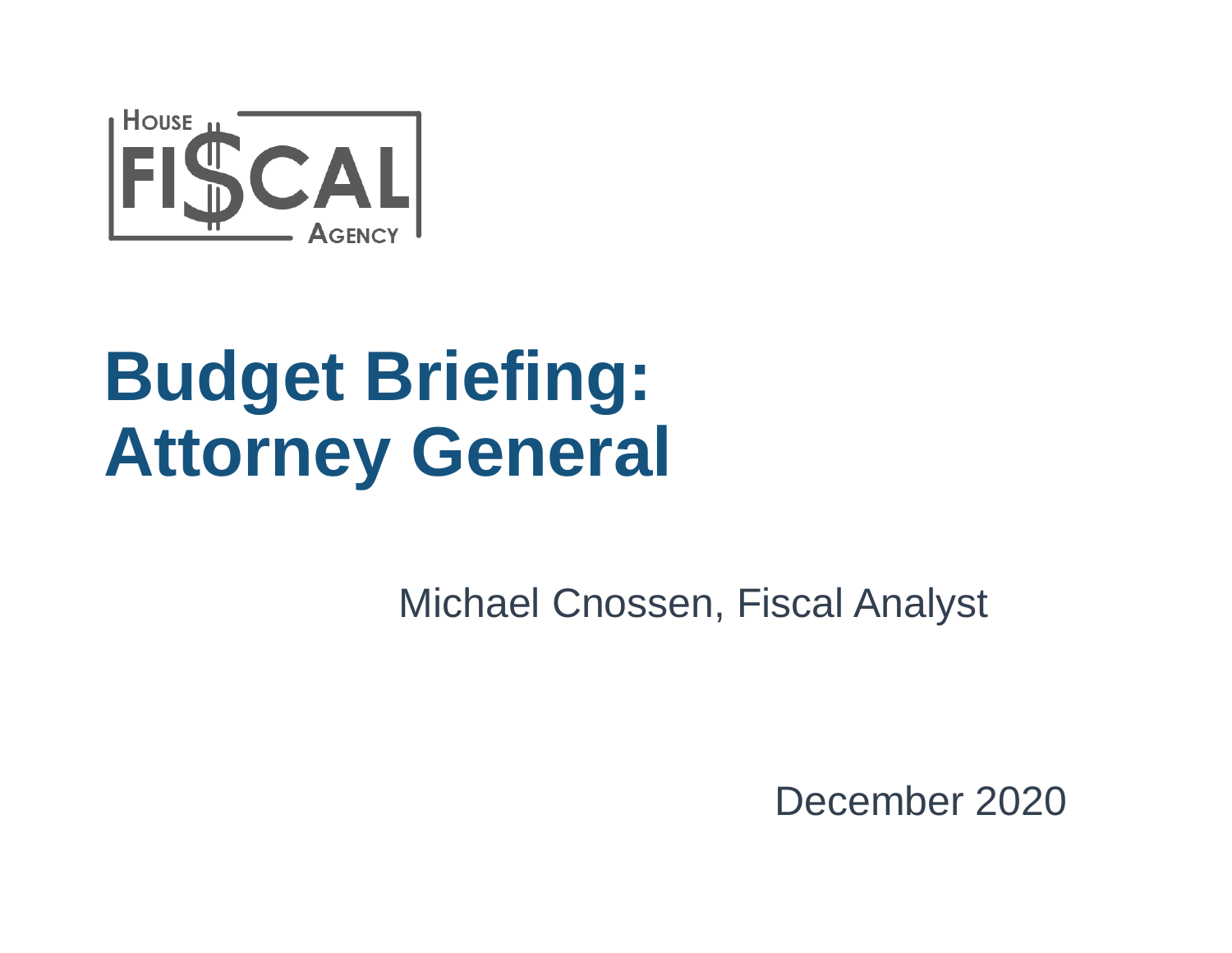### **Briefing Topics**

- o Funding Sources
- o Appropriation Areas
- o Major Budget Topics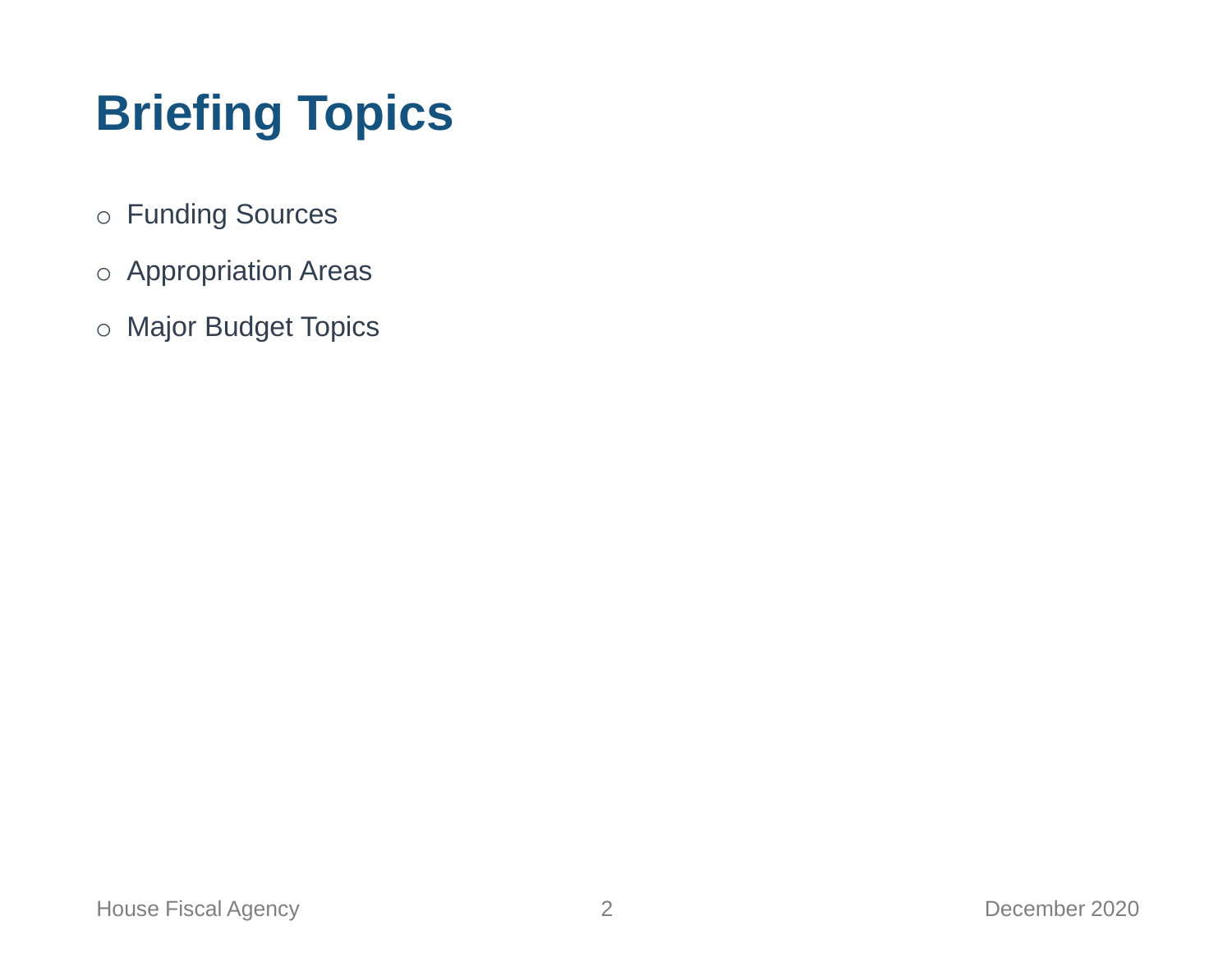#### **Department of Attorney General**

The Attorney General's powers are prescribed by the State Constitution and further delineated by statute and case law.

- o The Attorney General:
	- Serves as legal counsel for state departments, agencies, boards, commissions, and their officers
	- Defends the state in court
	- Serves as the chief law enforcement officer of the state
	- Brings actions and intervenes in cases on the state's behalf
	- Issues legal opinions that have the force of law until reversed by legislative or judicial action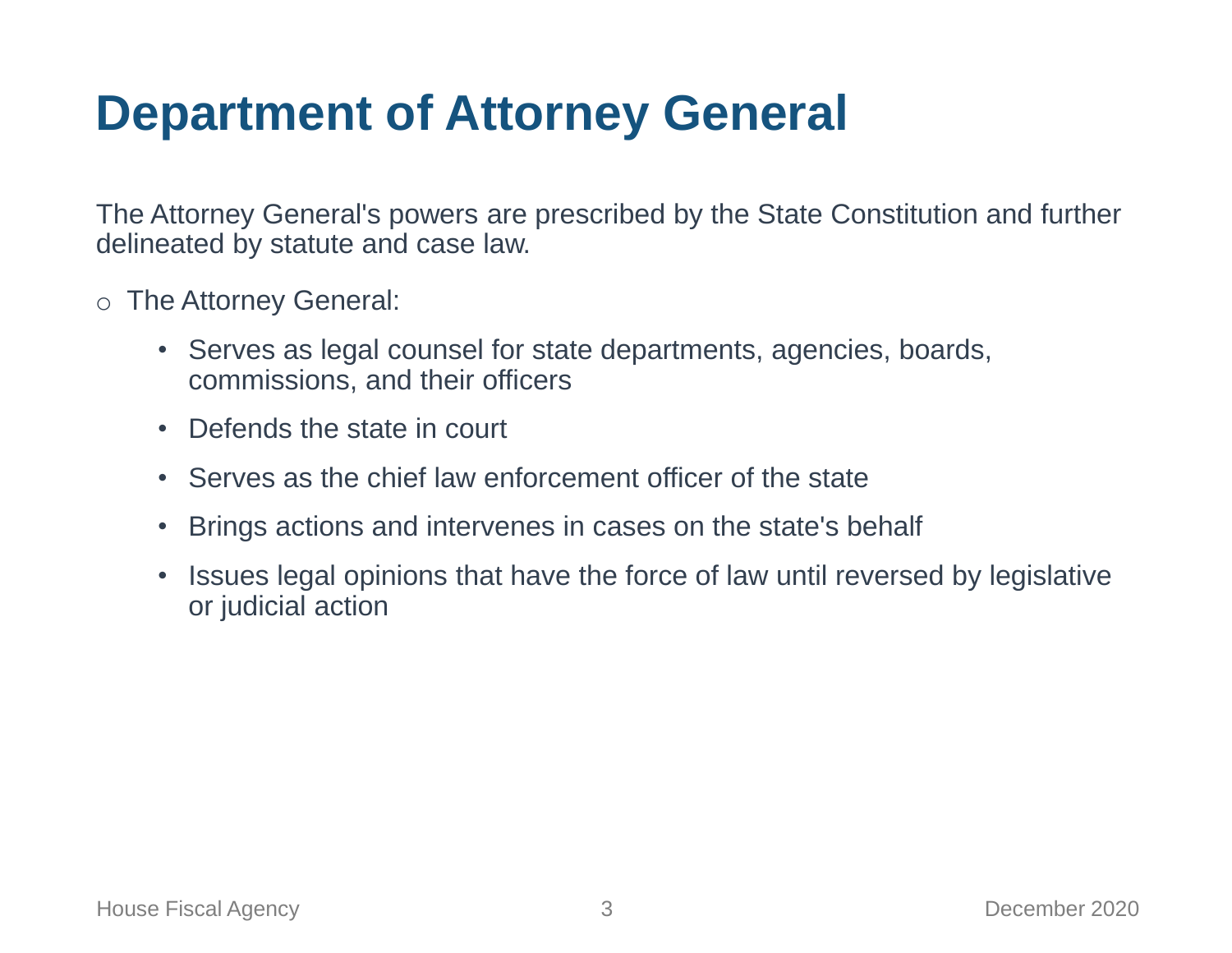#### **Key Budget Terms**

**Fiscal Year:** The state's fiscal year (FY) runs from October to September. FY 2020- 21 is October 1, 2020 through September 30, 2021.

**Appropriation:** Authority to expend funds. An appropriation is not a mandate to spend. Constitutionally, state funds cannot be expended without an appropriation by the legislature.

**Line Item:** Specific appropriation amount that establishes spending authorization for a particular program or function in a budget bill.

**Boilerplate:** Specific language sections in a budget bill that direct, limit, or restrict line item expenditures, express legislative intent, and/or require reports.

**Lapse:** Appropriated amounts that are unspent or unobligated at the end of a fiscal year. Appropriations are automatically terminated at the end of a fiscal year unless designated as a multi-year work project under a statutory process. Lapsed funds are available for expenditure in the subsequent fiscal year.

Note: Unless otherwise indicated, historical budget figures in this presentation have not been adjusted for inflation.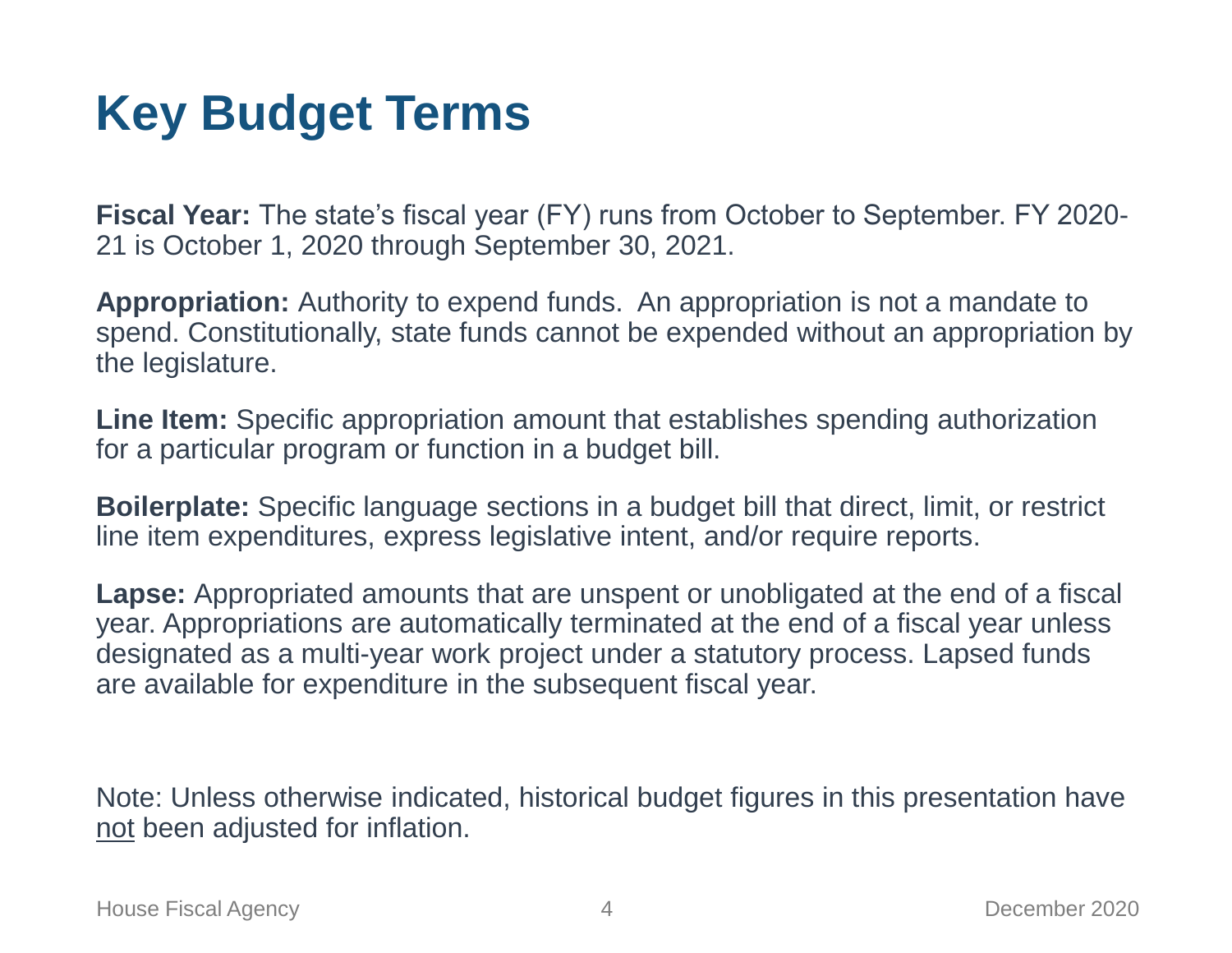## **Funding Sources**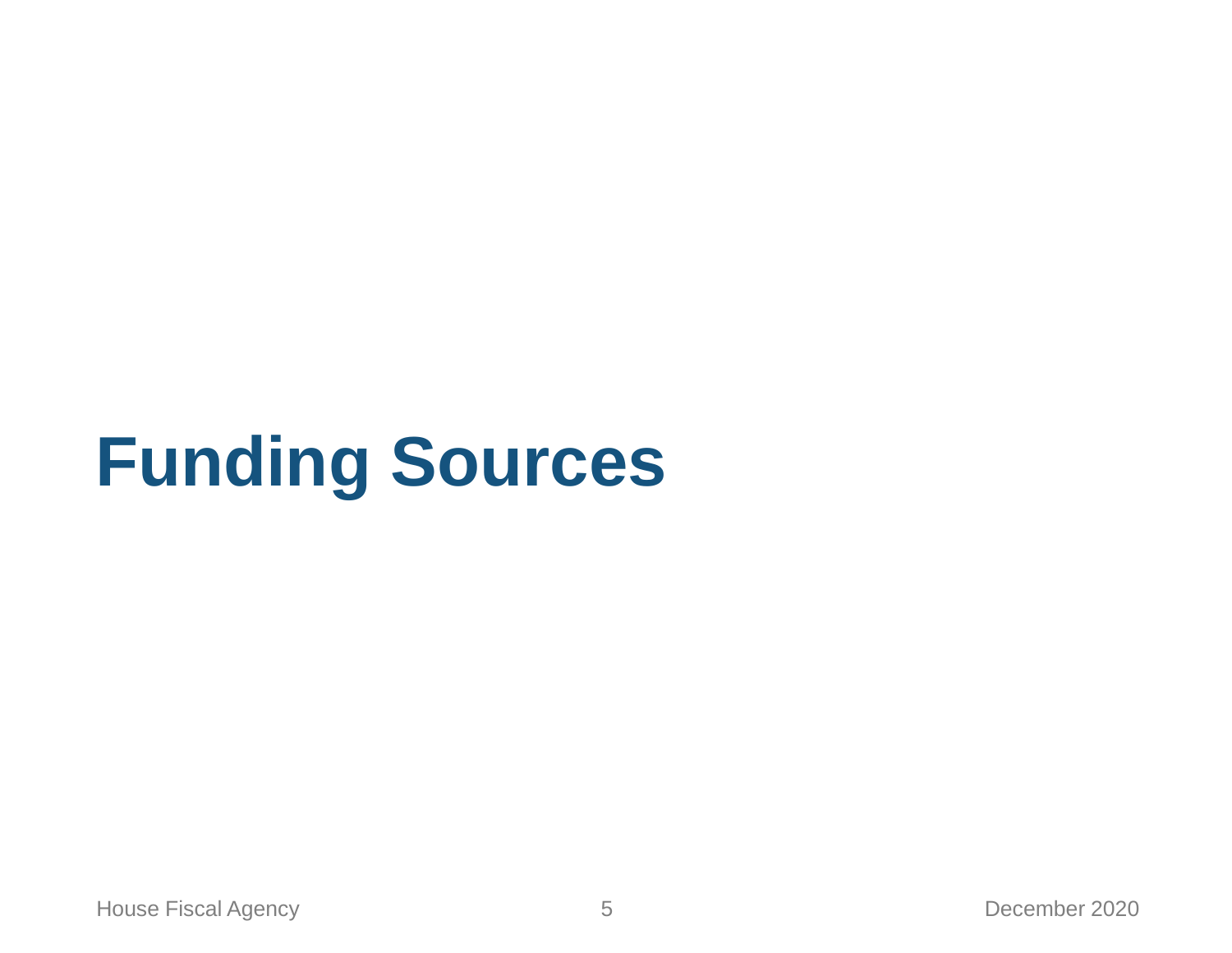### **FY 2020-21 Attorney General Budget**

| <b>Fund Source</b>                                                     | <b>Funding</b> | <b>Description</b>                                                                                                                                                       |
|------------------------------------------------------------------------|----------------|--------------------------------------------------------------------------------------------------------------------------------------------------------------------------|
| <b>Gross Appropriations</b>                                            | \$106,828,600  | Total spending authority from all revenue sources                                                                                                                        |
| Interdepartmental<br><b>Grants (IDG) Revenue</b>                       | 35,285,800     | Funds received by one state department from another state<br>department, usually for services provided                                                                   |
| <b>Adjusted Gross</b><br>Appropriations                                | \$71,542,800   | Gross appropriations excluding IDGs; avoids double counting<br>when adding appropriation amounts across budget areas                                                     |
| <b>Federal Revenue</b>                                                 | 9,906,100      | Federal grant or matching revenue; generally dedicated to<br>specific programs or purposes                                                                               |
| <b>Local Revenue</b>                                                   | $\overline{0}$ | Revenue received from local units of government for state<br>services                                                                                                    |
| <b>Private Revenue</b>                                                 | $\overline{0}$ | Revenue from individuals and private entities, including<br>payments for services, grants, and other contributions                                                       |
| <b>State Restricted</b><br>Revenue                                     | 20,488,300     | State revenue restricted by the State Constitution, state<br>statute, or outside restriction that is available only for<br>specified purposes; includes most fee revenue |
| <b>State General</b><br><b>Fund/General Purpose</b><br>(GF/GP) Revenue | \$41,148,400   | Unrestricted revenue from taxes and other sources available<br>to fund basic state programs and other purposes determined<br>by the legislature                          |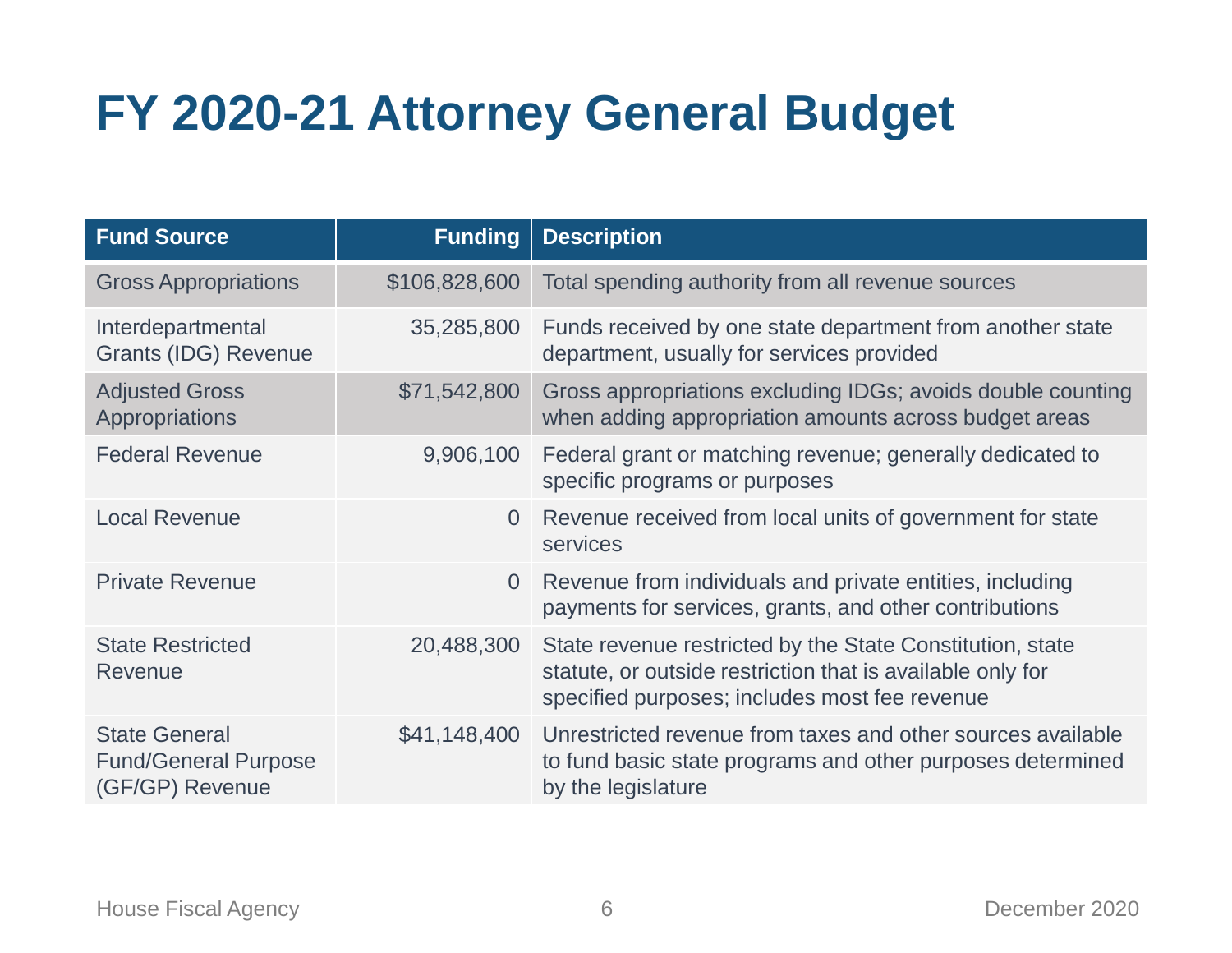#### **FY 2020-21 Fund Sources**

**39%** of the **\$106.8 million** Attorney General budget is funded by general fund/general purpose revenue.

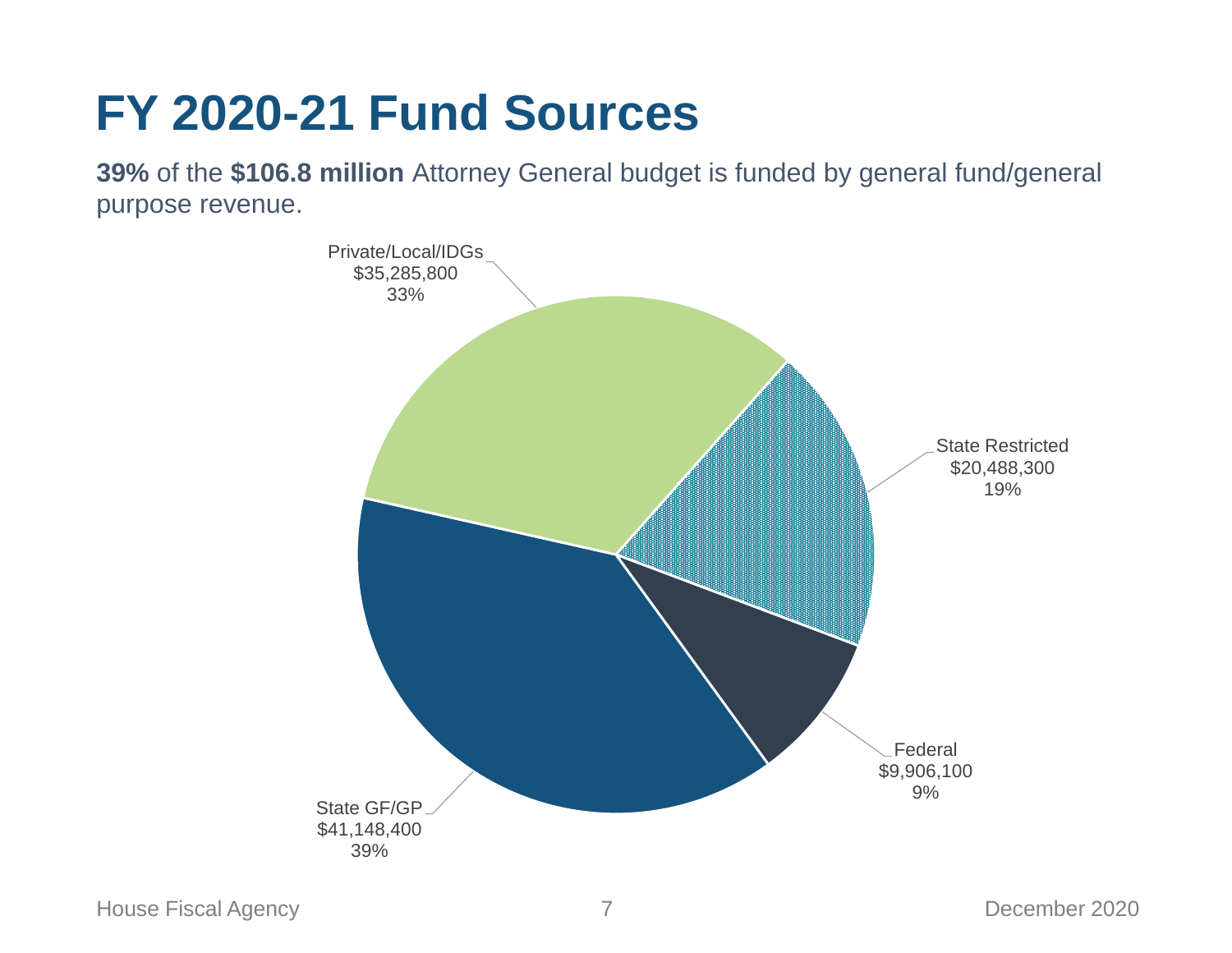#### **Attorney General Share of Total State Budget**

The Attorney General budget represents less than **1%** of the **\$61.6 billion** state budget (adjusted gross) for FY 2020-21.

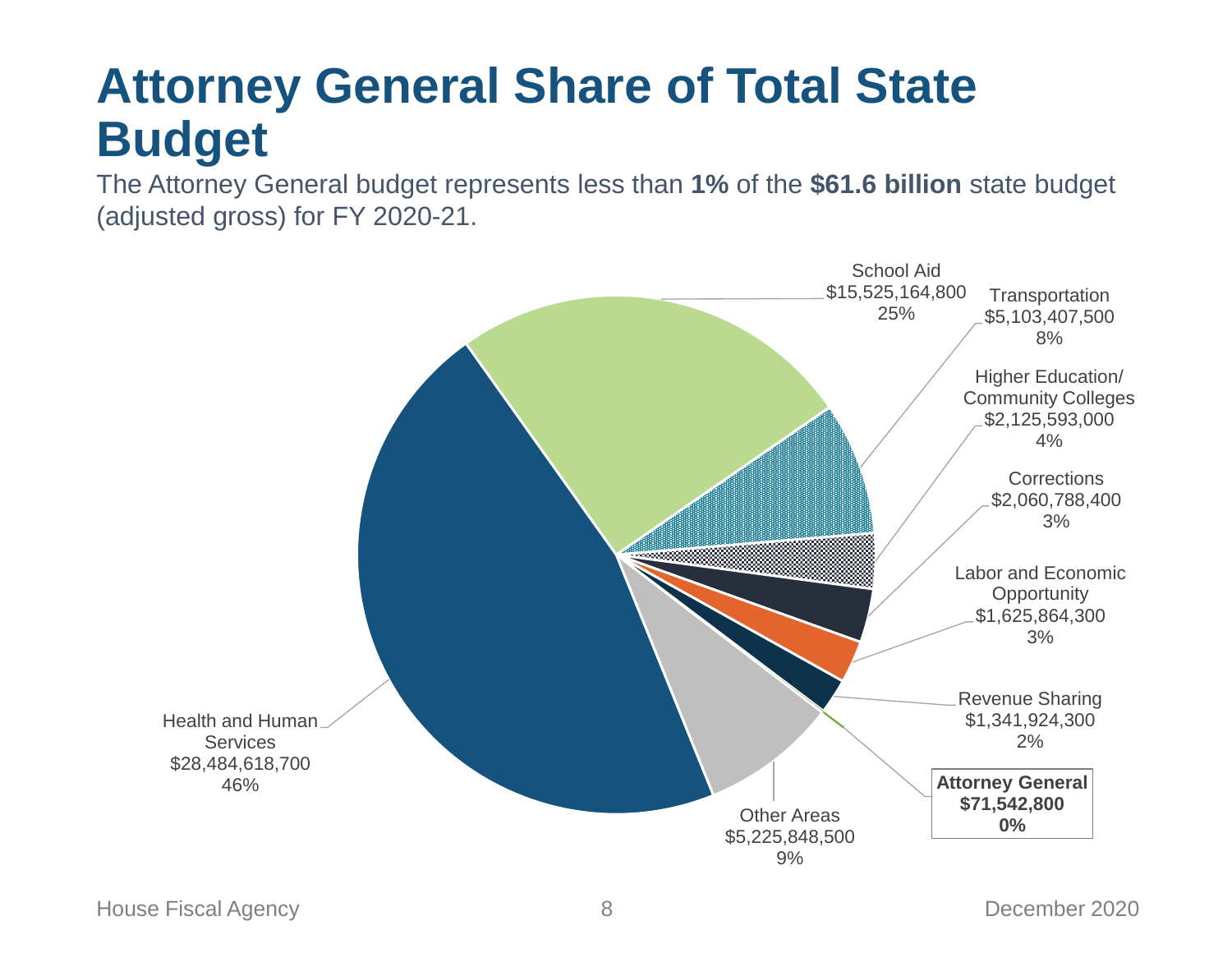#### **Attorney General Share of Total GF/GP Budget**

The Attorney General budget represents less than **1%** of the state's **\$10.6 billion** GF/GP budget for FY 2020-21.

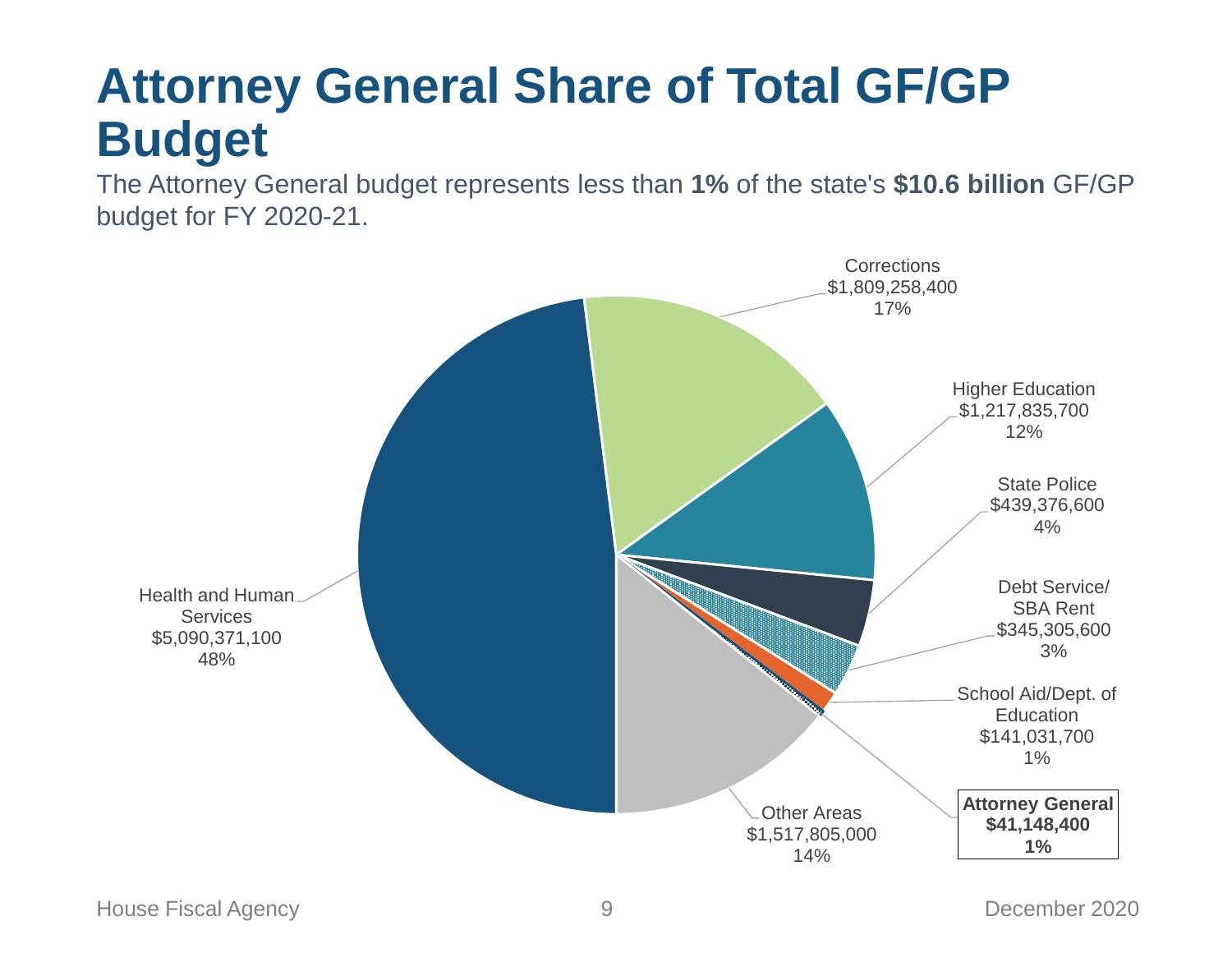#### **Attorney General - Funding History**

Funding for the Attorney General has grown by **64%** since FY 2006-07, driven mainly by the pre-funding of retiree health care in FY 2012, increased one-time appropriations, and expanded enforcement responsibilities and caseloads. Funding has remained generally even in recent years.

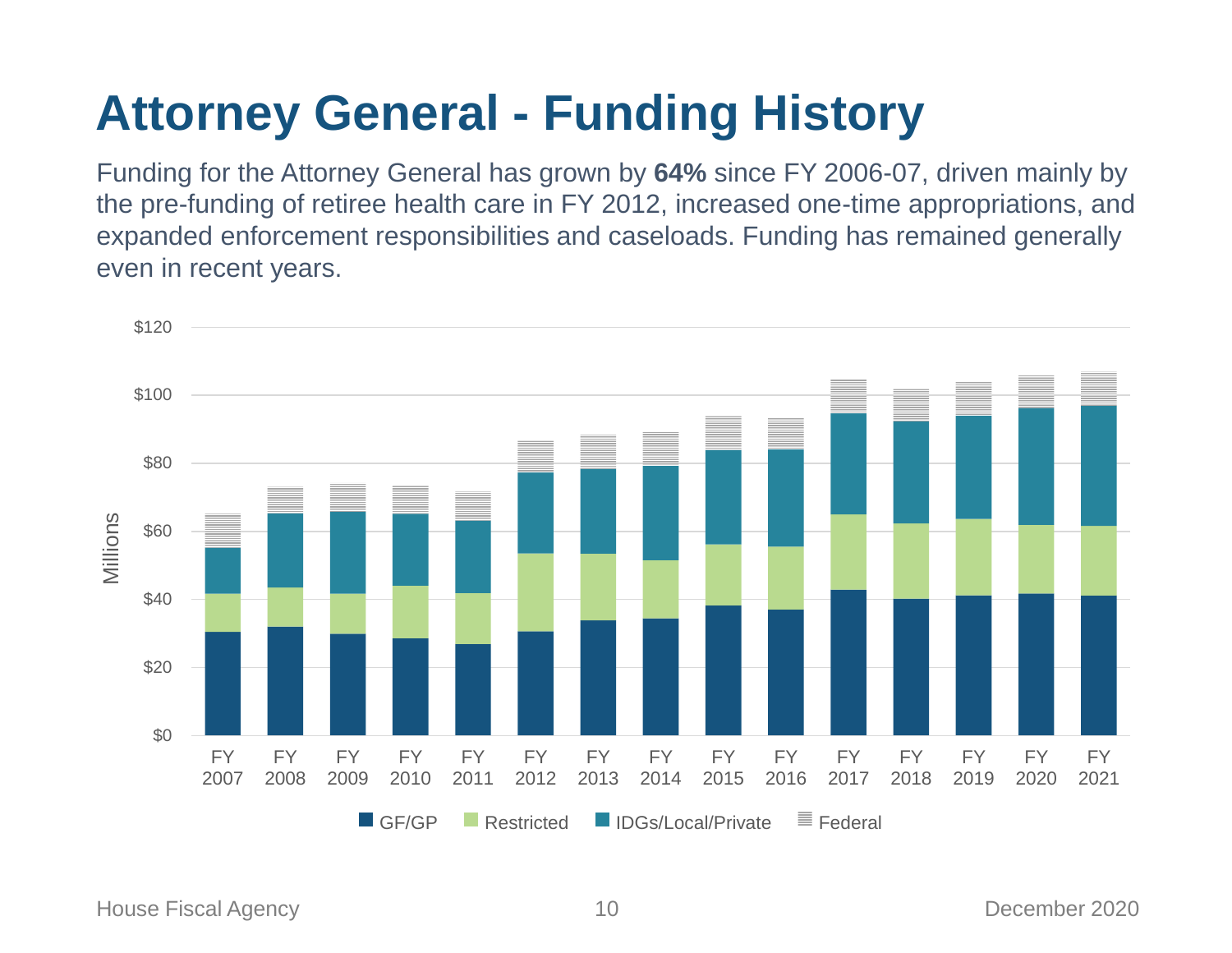## **Appropriation Areas**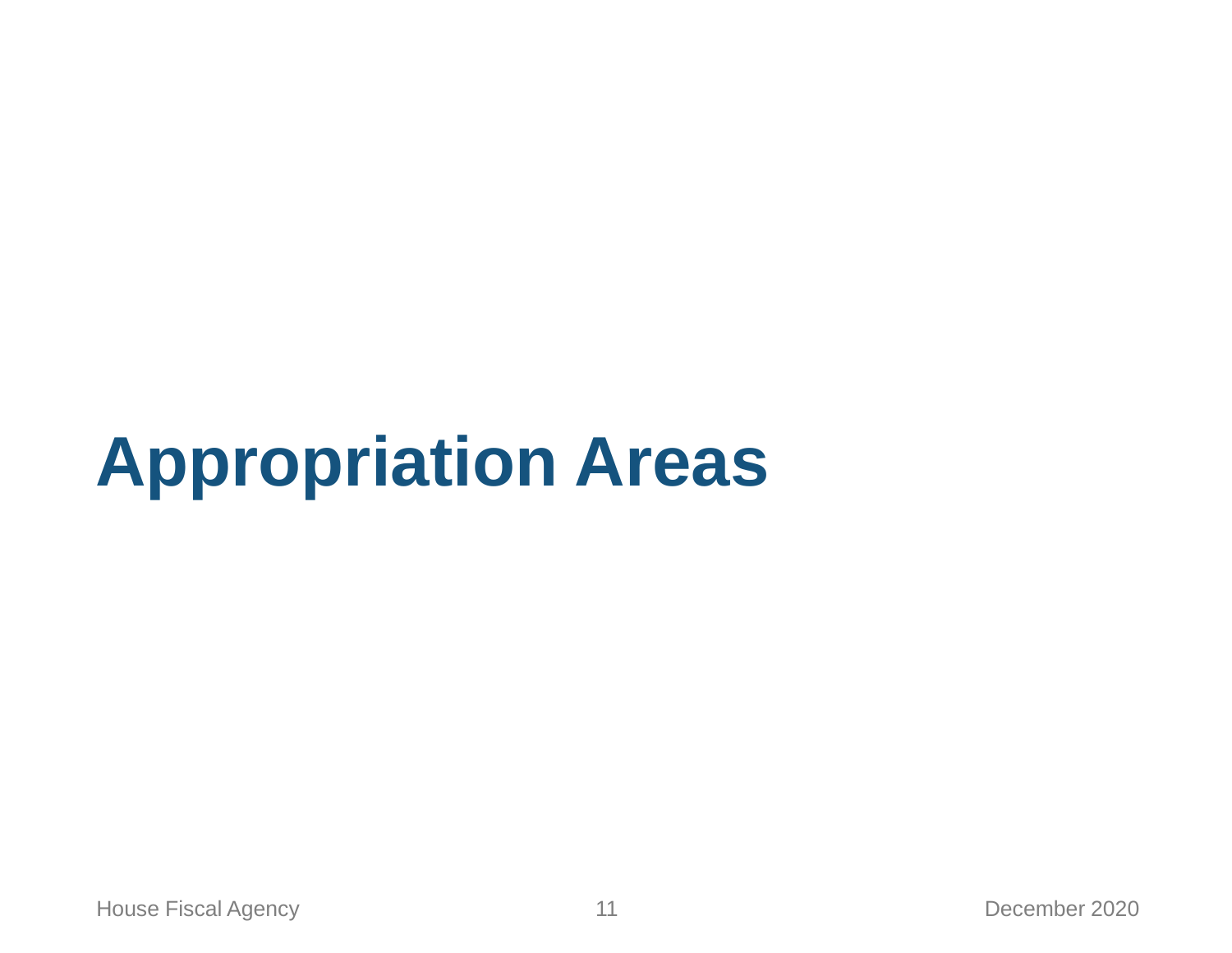#### **Attorney General Appropriation Areas**

**Department Operations:** Personnel and operational costs associated with executive administration and providing legal advice and representation for state departments. Operations include the department's ongoing special investigations, various initiatives, and enforcement activities.

**Child Support Division:** Personnel and operational costs associated with child support enforcement activities.

**Prosecuting Attorneys Coordinating Council (PACC):** Autonomous agency responsible for ensuring a uniform system of conduct, duty, and procedure among prosecutors.

**Public Safety Initiative:** Prosecutorial assistance for selected high-crime areas.

**Sexual Assault Law Enforcement:** Funding to reduce the backlog of sexual assault kits in communities statewide, except Wayne County, and to assist with investigations and prosecutions that may result.

**Information Technology:** IT-related services and projects that support department activities; administered by the Department of Technology, Management, and Budget.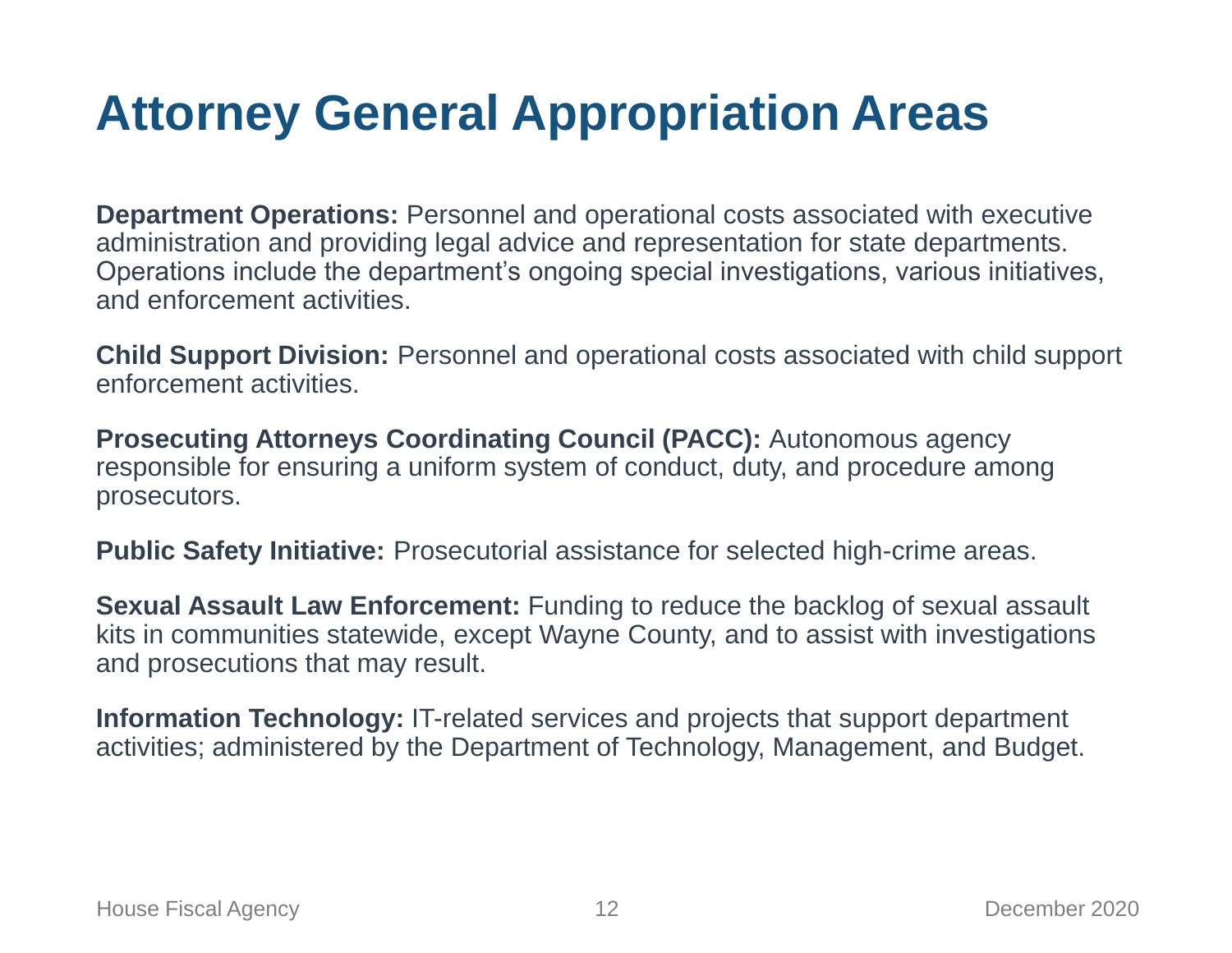#### **FY 2020-21 Gross Appropriations**

**90%** of the **\$106.8 million** Attorney General budget supports department operations, a large portion of which are funded through interdepartmental grants (IDGs) and restricted fund sources from departments and programs receiving services.

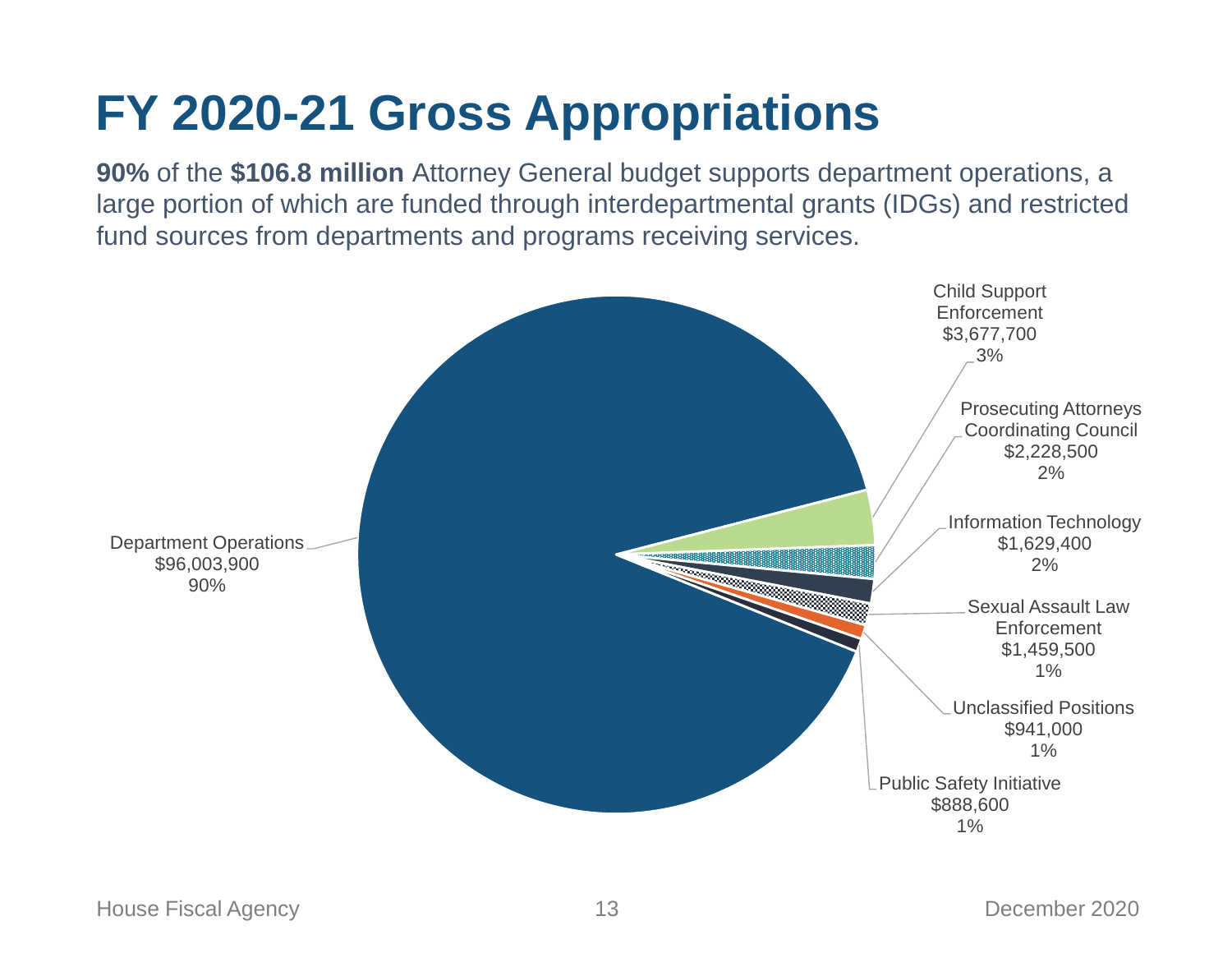#### **FY 2020-21 GF/GP Appropriations**

**82%** of Attorney General GF/GP funds (totaling **\$41.1 million**) support Department Operations. Prosecuting Attorneys Coordinating Council makes up the second largest portion of GF/GP funds this fiscal year.

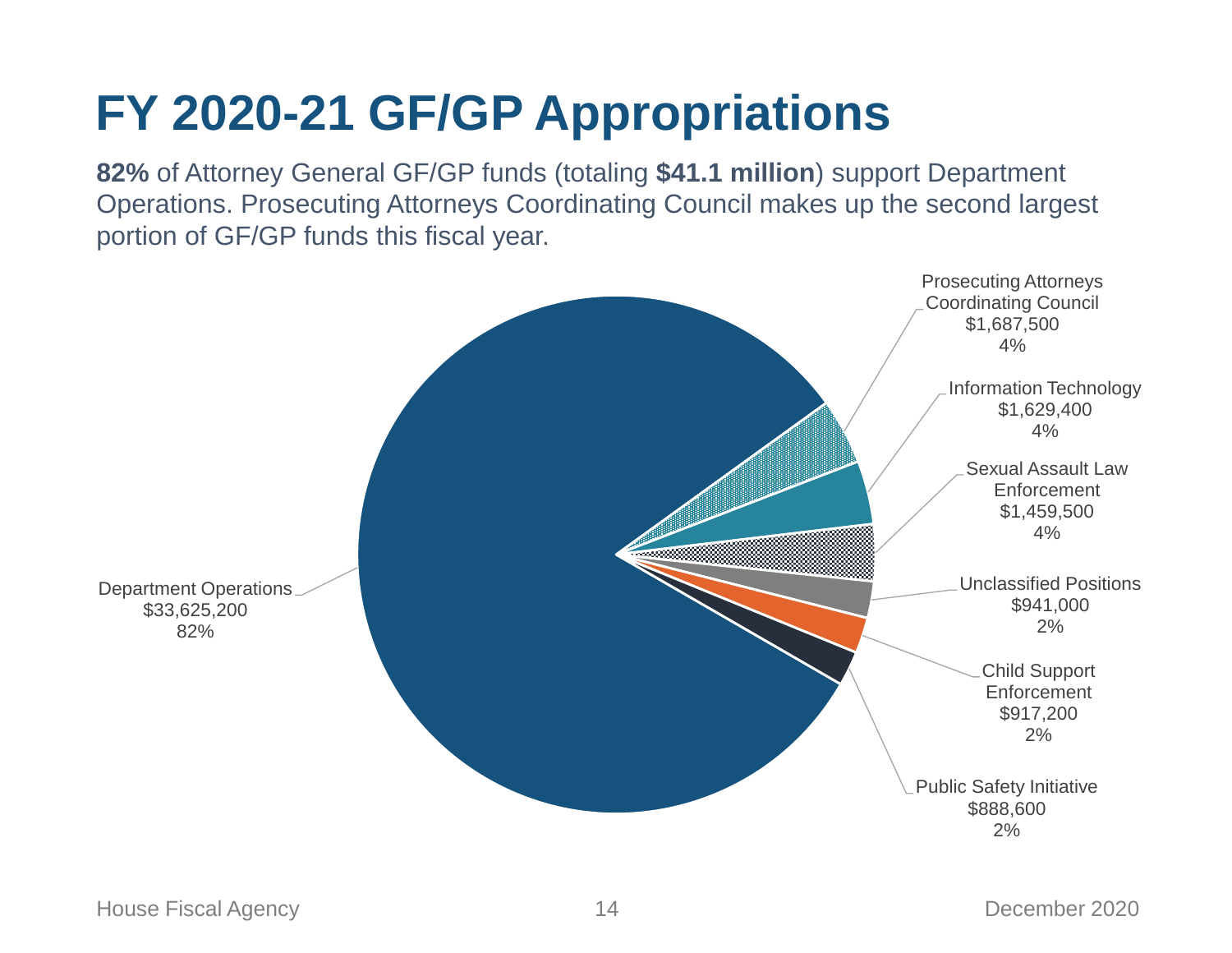# **Major Budget Topics**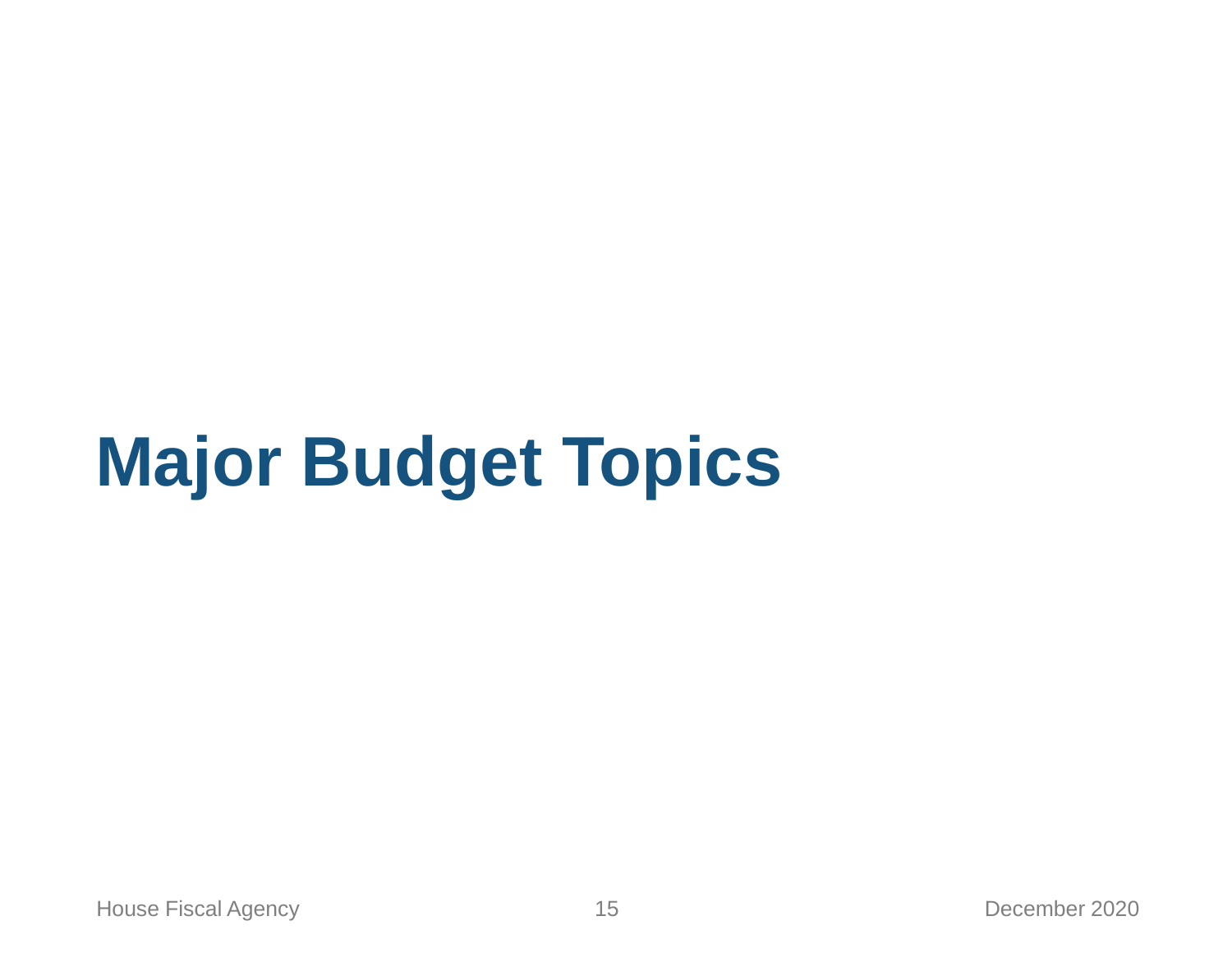#### **Department Initiatives and Programs**

The department initiates various limited time programs and initiatives to address various state issues. Expenditures for units and programs created to address these issues are appropriated in the Operations line item. A new boilerplate section for FY 2020-21 requires quarterly expenditure reports for each of the initiatives listed below:

**Catholic Church Investigation –** Investigation into allegations of sexual abuse by Catholic church clergy.

**Elder Abuse Task Force –** Effort between AG, Michigan Supreme Court, legislature, and other organizations to prevent elder abuse and to support its victims. Created to implement systemic changes recommended by previous task forces and to assess current problems in the system and to address them.

**Conviction Integrity Unit –** Reviews eligible claims of innocence submitted by claimants arising from state-law convictions to determine whether the claimants are innocent of crime(s) for which they were convicted and sentenced. Conducts investigations and works with local officials and law enforcement.

**Opioid Litigation –** Supplements local authorities and prosecutors in prosecuting drug enforcement cases.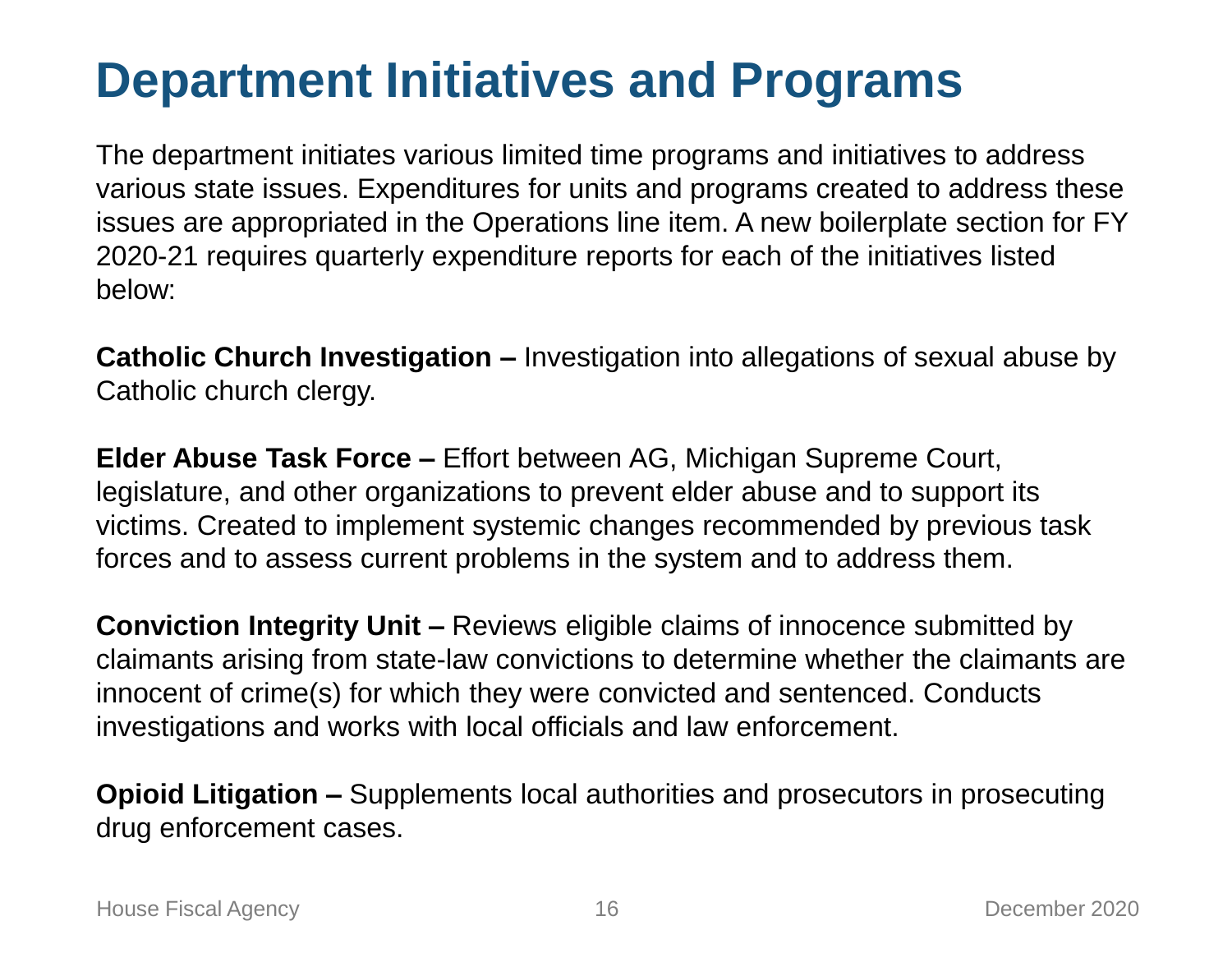#### **Department Initiatives and Programs**

**Hate Crimes Unit** – Focuses on criminal prosecution of bias-motivated crimes in which a victim is targeted because of race, religion, national origin, sexual orientation, gender or gender-identity.

**Michigan State University (MSU)** – Investigation into systemic mishandling of reports of sexual misconduct by members and leaders of the university.

**PFAS Contamination** – Legal support to the Department of Environment, Great Lakes, and Energy for investigation and enforcement regarding environmental contaminants, including perfluoroalkyl and polyfluoroalkyl substances (PFAS).

**Human Trafficking** – Works with law enforcement task forces to identify and prosecute human traffickers. Also conducts trainings for law enforcement and prosecutors and works to raise awareness of human trafficking in Michigan.

**Robocall Enforcement** – Partners with federal agencies, attorneys general, and other stakeholders to raise public awareness and education and track ongoing scams.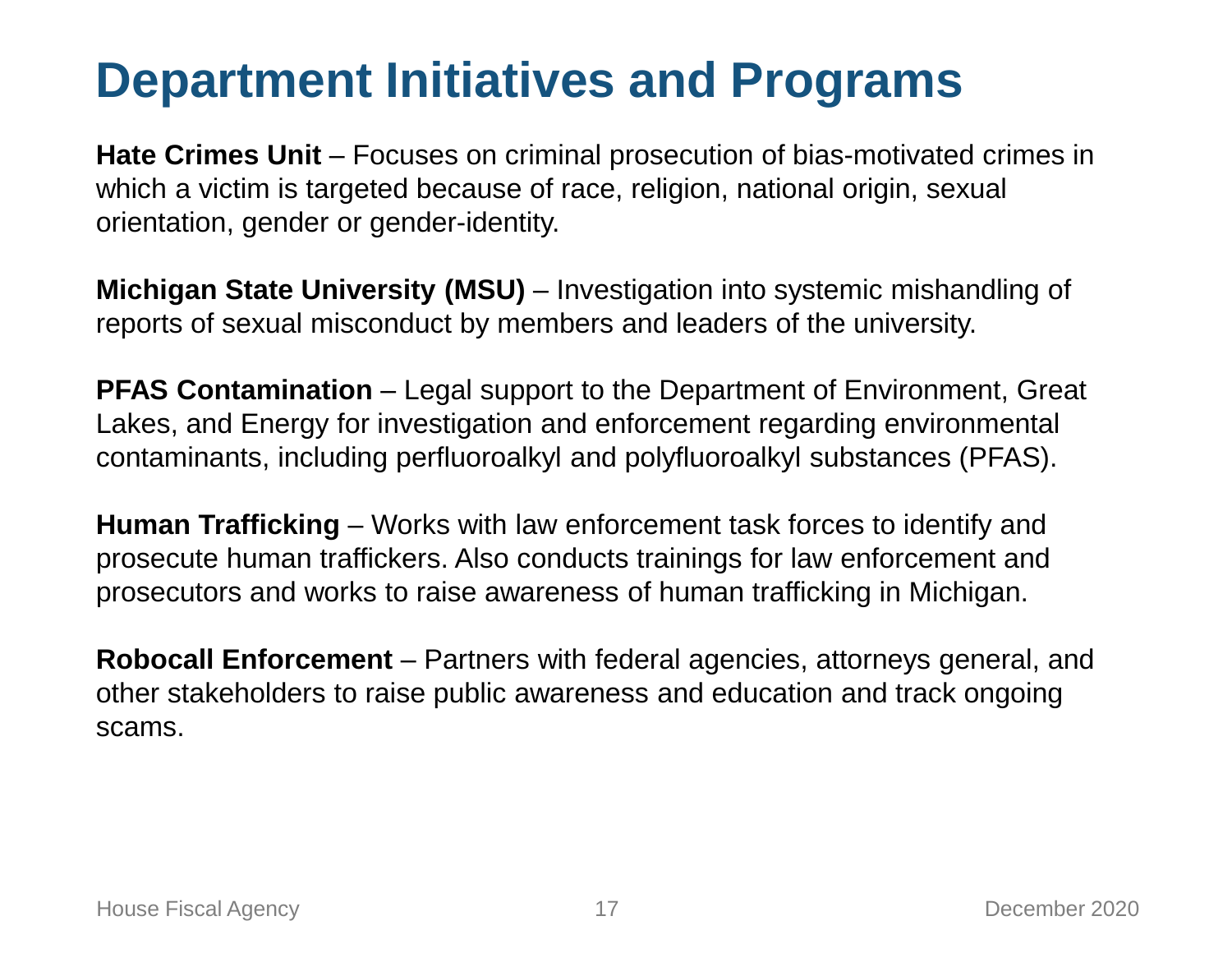#### **Sexual Assault Kits Prosecutions & Testing**

The Attorney General's office, along with the Michigan State Police, has been one of the agencies to address the issue of untested sexual assault kits and the resulting investigations and prosecutions.

Boilerplate allocates funds solely for testing until the backlog of kits have all been tested.

- o **August 2009:** Approximately 11,300 sexual assault kits discovered upon closure of the Detroit Crime Laboratory
- o **FY 2012-13: \$4.0 million** appropriated from the Lawsuit Settlement Proceeds Fund to the State Forensic Laboratory Fund to test 8,000 sexual assault kits
- o **FY 2014-15: \$3.0 million** in one-time funding for prosecutions resulting from testing of sexual assault kits discovered in the Detroit Crime Laboratory, working with Wayne County Prosecutor's Office
- o **FY 2015-16: \$1.7 million** for testing of kits statewide, except Wayne County, and for assisting with investigations and prosecutions that result
- o **FY 2016-17 – FY 2020-21: \$1.7 million** in continued funding for testing, investigating, and prosecuting cases statewide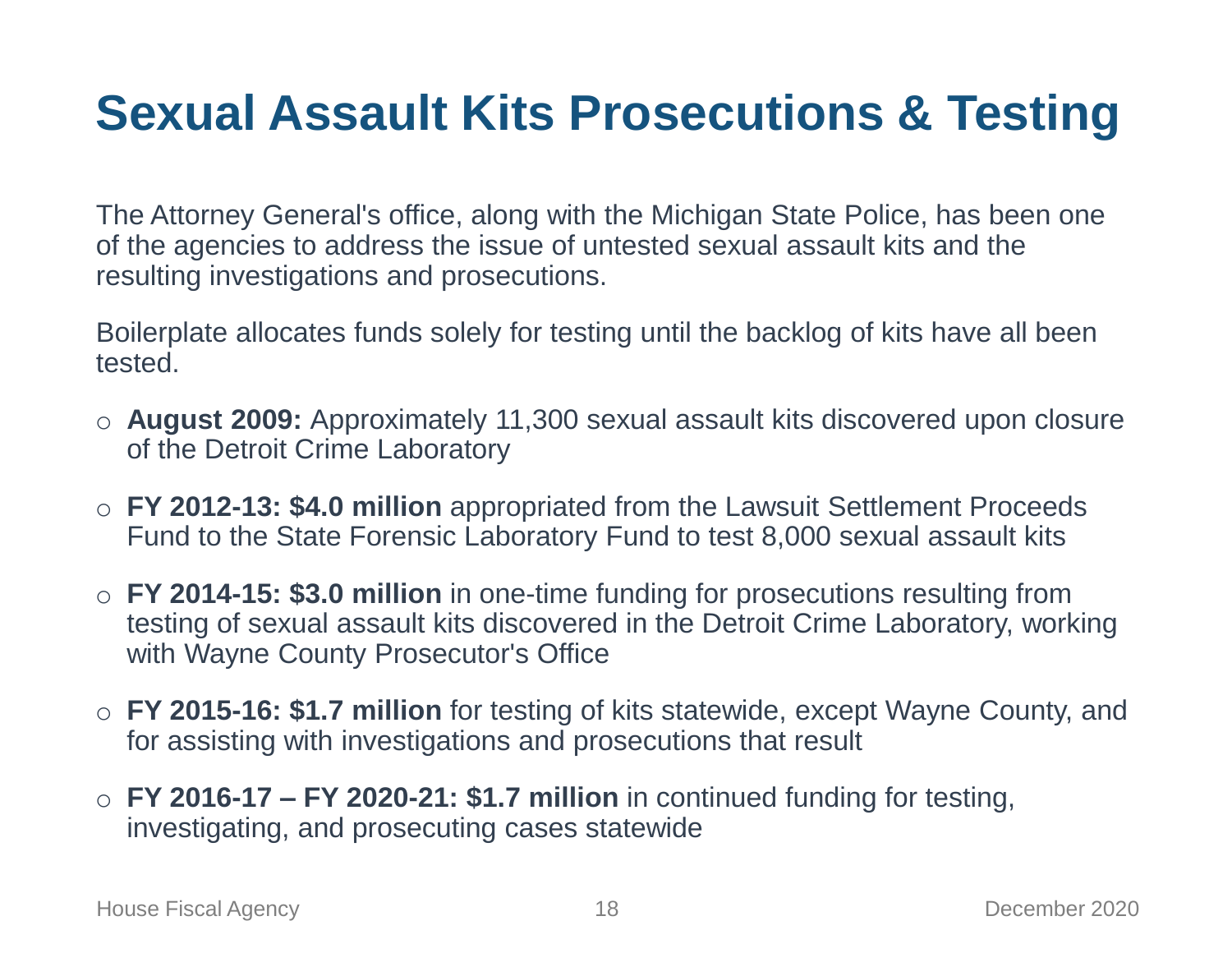#### **Prosecuting Attorneys Coordinating Council (PACC)**

- o Autonomous agency within the Attorney General's office responsible for ensuring a uniform system of conduct, duty, and procedure among prosecutors
- o Publishes legal documents, manuals, and other materials on criminal prosecution and practices
- o Provides prosecutors with updates on legislation, court procedure changes, research assistance, and continuing professional education
- o Administers grant-funded services
- Coordinates state prosecution activities and office automation